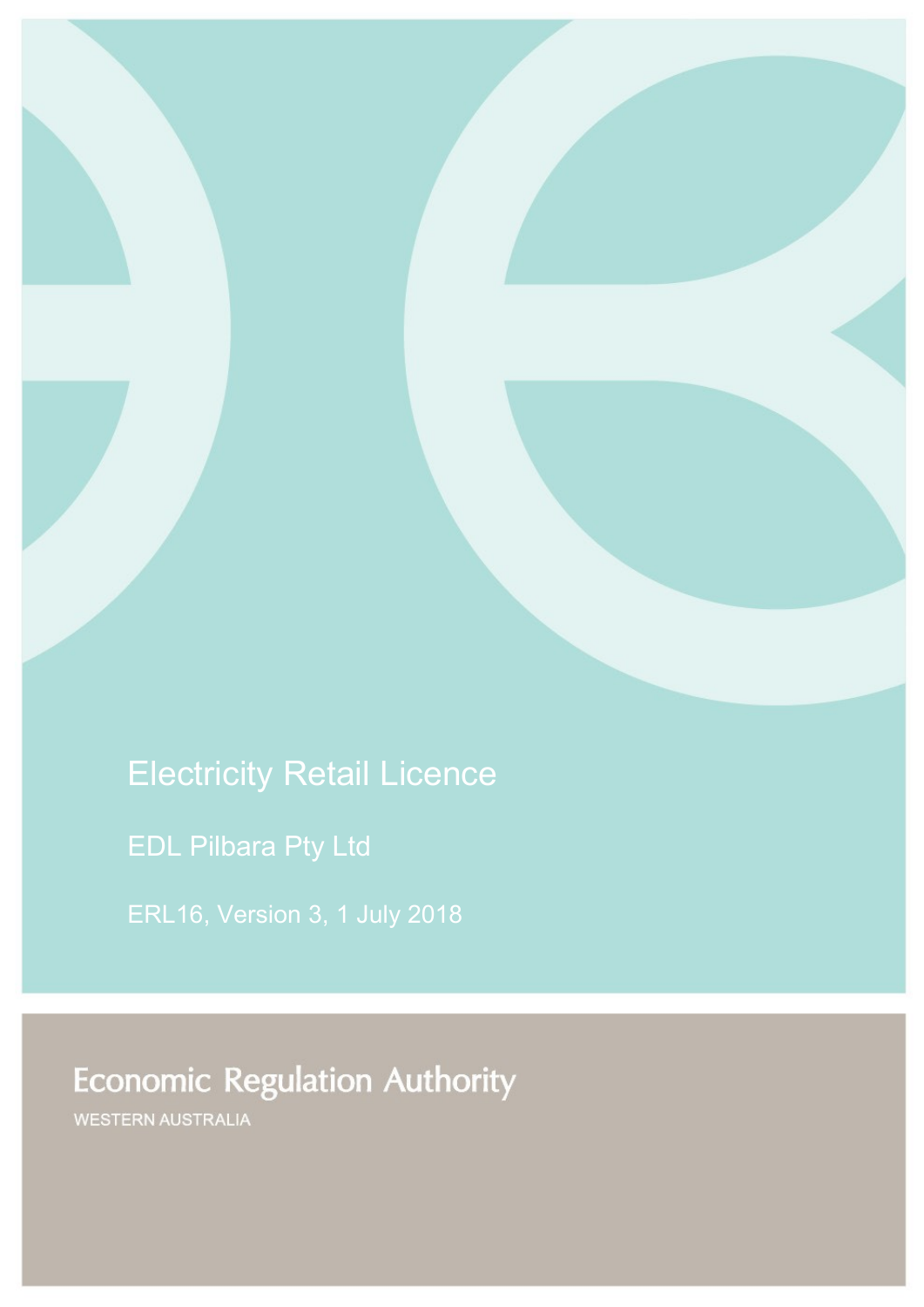# *ELECTRICITY INDUSTRY ACT 2004 (WA)*

| Licensee Name:            | <b>EDL Pilbara Pty Ltd</b>                              |
|---------------------------|---------------------------------------------------------|
|                           | ABN 35 083 747 086                                      |
| Licence Area:             | The area set out in the plan referred to in clause 2.5. |
| Licence Number:           | ERL <sub>16</sub>                                       |
| <b>Commencement Date:</b> | 27 August 2011                                          |
| <b>Version Number:</b>    | 3                                                       |
| <b>Version Date:</b>      | 1 July 2018                                             |
| <b>Expiry Date:</b>       | 26 August 2026                                          |

Signed by a delegate; member; or the Chair of the Economic Regulation Authority

1 July 2018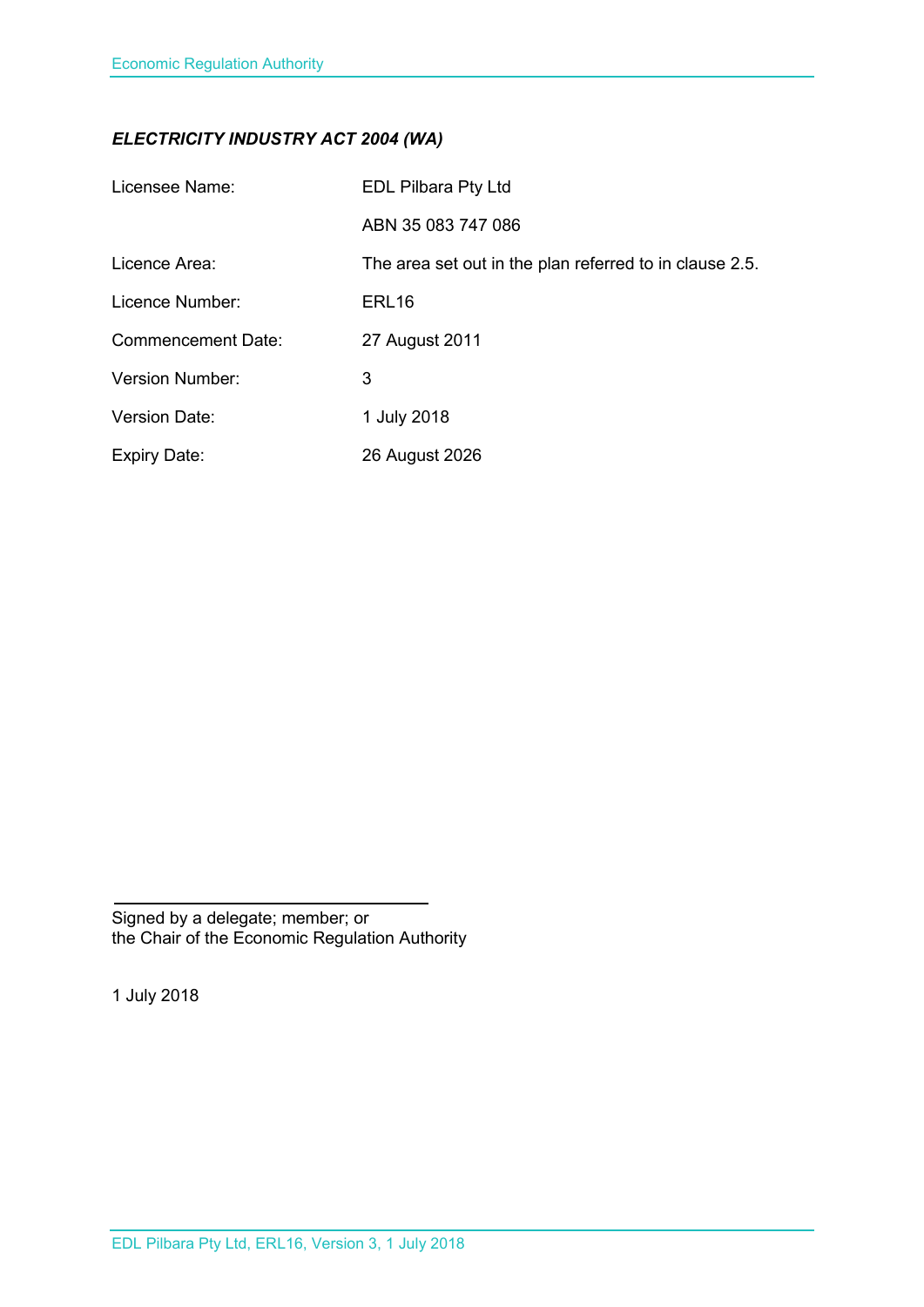# **Index**

| 1. | <b>DEFINITIONS AND INTERPRETATION</b>        |                                                       | 4                       |
|----|----------------------------------------------|-------------------------------------------------------|-------------------------|
|    | 1.1                                          | <b>Definitions</b>                                    | 4                       |
|    | 1.2                                          | Interpretation                                        | 6                       |
| 2. |                                              | <b>LICENCE AUTHORISATION</b>                          | 6                       |
|    | 2.1                                          | Activities authorised under this licence              | 6                       |
|    | 2.2                                          | <b>Commencement date</b>                              | $\overline{7}$          |
|    | 2.3                                          | <b>Expiry date</b>                                    | $\overline{7}$          |
|    | 2.4                                          | <b>Term</b>                                           | $\overline{7}$          |
|    | 2.5                                          | Licence area                                          | $\overline{7}$          |
| 3. | <b>LICENCE ADMINISTRATION</b>                |                                                       | $\overline{\mathbf{7}}$ |
|    | 3.1                                          | Amendment of licence by the licensee                  | $\overline{7}$          |
|    | 3.2                                          | Amendment of licence by the ERA                       | $\overline{7}$          |
|    |                                              | 3.3 Transfer of licence                               | 8                       |
|    | 3.4                                          | <b>Renewal of licence</b>                             | 8                       |
|    |                                              | 3.5 Cancellation of licence                           | 8                       |
|    | 3.6                                          | <b>Surrender of licence</b>                           | 8                       |
|    | 3.7                                          | <b>Notices</b>                                        | 8                       |
|    | 3.8                                          | <b>Publishing information</b>                         | 9                       |
|    | 3.9                                          | <b>Review of the ERA's decisions</b>                  | 9                       |
| 4. | <b>GENERAL LICENCE OBLIGATIONS</b>           |                                                       | 9                       |
|    | 4.1                                          | Compliance with applicable legislation                | 9                       |
|    | 4.2                                          | <b>Fees</b>                                           | 10                      |
|    | 4.3                                          | <b>Accounting records</b>                             | 10                      |
|    | 4.4                                          | Reporting a change in circumstances                   | 10                      |
|    | 4.5                                          | <b>Provision of information</b>                       | 10                      |
| 5. | AUDITS AND PERFORMANCE REPORTING OBLIGATIONS |                                                       | 10                      |
|    | 5.1                                          | <b>Asset management system</b>                        | 10                      |
|    | 5.2                                          | Individual performance standards                      | 11                      |
|    | 5.3                                          | <b>Performance audit</b>                              | 11                      |
| 6. | <b>CUSTOMERS</b>                             |                                                       | 11                      |
|    | 6.1                                          | <b>Approved Scheme</b>                                | 11                      |
|    | 6.2                                          | <b>Determination of Default Supplier</b>              | 11                      |
|    | 6.3                                          | <b>Marketers</b>                                      | 11                      |
|    | 6.4                                          | <b>Customer Contracts</b>                             | 12 <sub>2</sub>         |
|    | 6.5                                          | <b>Amending the Standard Form Contract</b>            | 12 <sub>2</sub>         |
|    | 6.6                                          | Directions by the ERA to amend Standard Form Contract | 12 <sub>2</sub>         |
|    | 6.7                                          | <b>Supplier of Last Resort</b>                        | 12 <sup>2</sup>         |
|    | 6.8                                          | <b>Notification of Default Supply</b>                 | 12 <sup>2</sup>         |
|    | 6.9                                          | <b>Priority Restoration Register</b>                  | 12 <sub>2</sub>         |
|    |                                              | <b>Schedule 1 - Additional Licence Clauses</b>        | 13                      |
|    |                                              | <b>Schedule 2 - Licence Area Plans</b>                | 14                      |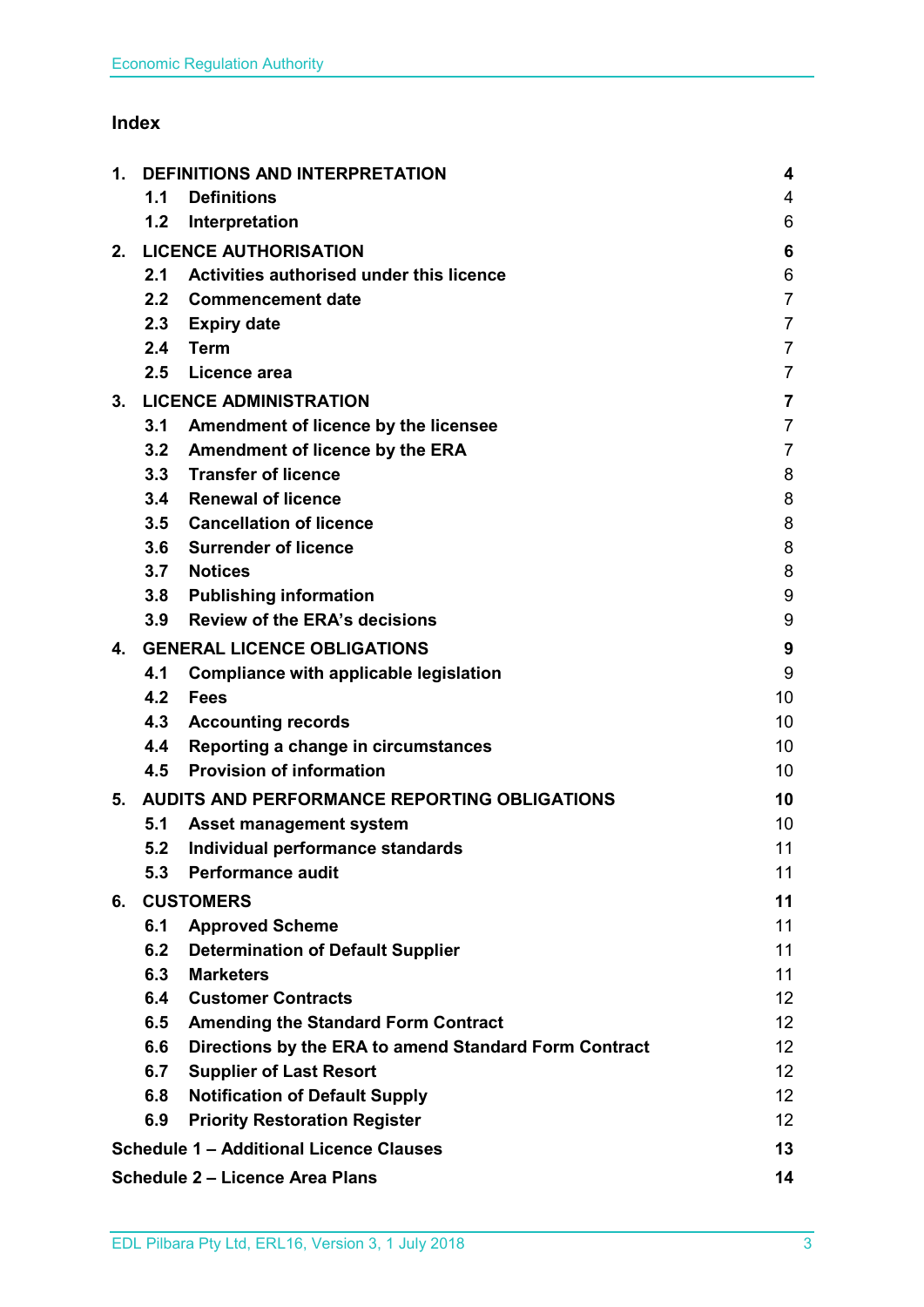# <span id="page-3-0"></span>**1. DEFINITIONS AND INTERPRETATION**

# <span id="page-3-1"></span>**1.1 Definitions**

1.1.1 In this *licence*, the following definitions apply unless the context otherwise requires:

*Act* means the *Electricity Industry Act 2004* (WA).

#### *applicable legislation* means:

- (a) the *Act*; and
- (b) the *Regulations* and the *Codes*.

*approved scheme* means a scheme approved under section 92 of the *Act.* 

*business day* means a day which is not a Saturday, Sunday or a Public Holiday in Western Australia.

*Code* means:

- (a) the *Code of Conduct for the Supply of Electricity to Small Use Customers 2018*;
- (b) the *Electricity Industry (Customer Transfer) Code 2016*;
- (c) the *Electricity Industry (Metering) Code 2012*;
- (d) Not Used

*commencement date* means the date the *licence* was first granted by the *ERA* being the date specified in clause 2.2.

*connection point* has the meaning given to that term in regulation 35 of the *[Electricity](http://www.slp.wa.gov.au/legislation/statutes.nsf/main_mrtitle_1345_homepage.html)  [Industry \(Customer Contracts\) Regulations 2005](http://www.slp.wa.gov.au/legislation/statutes.nsf/main_mrtitle_1345_homepage.html)*.

*customer* has the meaning given to that term in section 3 of the *Act*.

*default supplier* has the meaning given to that term in regulation 35 of the *Electricity [Industry \(Customer Contracts\) Regulations 2005.](http://www.slp.wa.gov.au/legislation/statutes.nsf/main_mrtitle_1345_homepage.html)*

*distribution system* has the meaning given to that term in section 3 of the *Act*.

*electricity* has the meaning given to that term in section 3 of the *Act*.

*electricity marketing agent* has the meaning given to that term in section 78 of the *Act*.

*electronic means* means:

- (a) the internet;
- (b) email, being:
	- (i) in relation to the *ERA*, the *ERA's* email address as notified to the *licensee*; and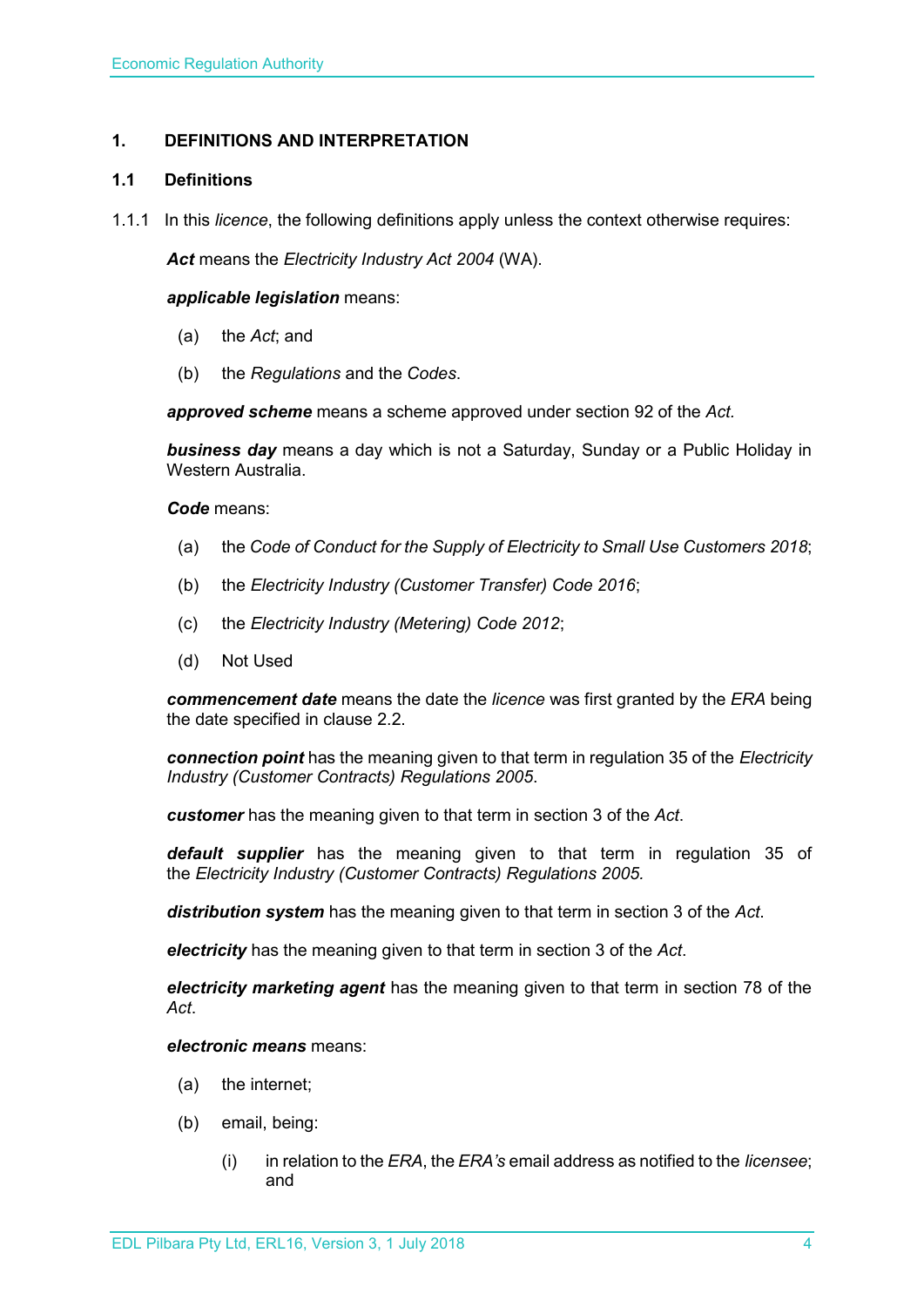- (ii) in relation to the *licensee*, the email address specified in the *licence* application or other such email address as notified in writing to the *ERA;* or
- (iii) any other similar means,

but does not include facsimile or telephone.

*ERA* means the Economic Regulation Authority.

*expiry date* means the date specified in clause 2.3*.*

*individual performance standards* mean any standards prescribed by the *ERA* for an individual *licensee* pursuant to clause 5.2 of the *licence*.

#### *licence* means:

- (a) this document (excluding the title page and the second page of this document);
- (b) any Schedules to this document; and
- (c) any individual *performance standards* approved by the *ERA* pursuant to clause 5.2.

*licence area* is the area stated in clause 2.5 of this *licence*.

*licensee* means EDL Pilbara Pty Ltd, ABN 35 083 747 086.

*non-standard contract* has the meaning given to that term in section 47 of the *Act.* 

*notice* means a written notice, agreement, consent, direction, representation, advice, statement or other communication required or given pursuant to, or in connection with, this *licence*.

*performance audit* means an audit of the effectiveness of measures taken by the *licensee* to meet the *performance criteria* in this *licence*.

*performance criteria* means:

- (a) the terms and conditions of the *licence*; and
- (b) any other relevant matter in connection with the *applicable legislation* that the *ERA* determines should form part of the *performance audit*.

*publish* in relation to a report or information means either:

- (a) posting the report or information on the *licensee's* website; or
- (b) sending the report or information to the *ERA* to be published on the *ERA's* website.

*Regulations* means:

- (a) *Economic Regulation Authority (Licensing Funding) Regulations 2014*;
- (b) *Electricity Industry (Code of Conduct) Regulations 2005*;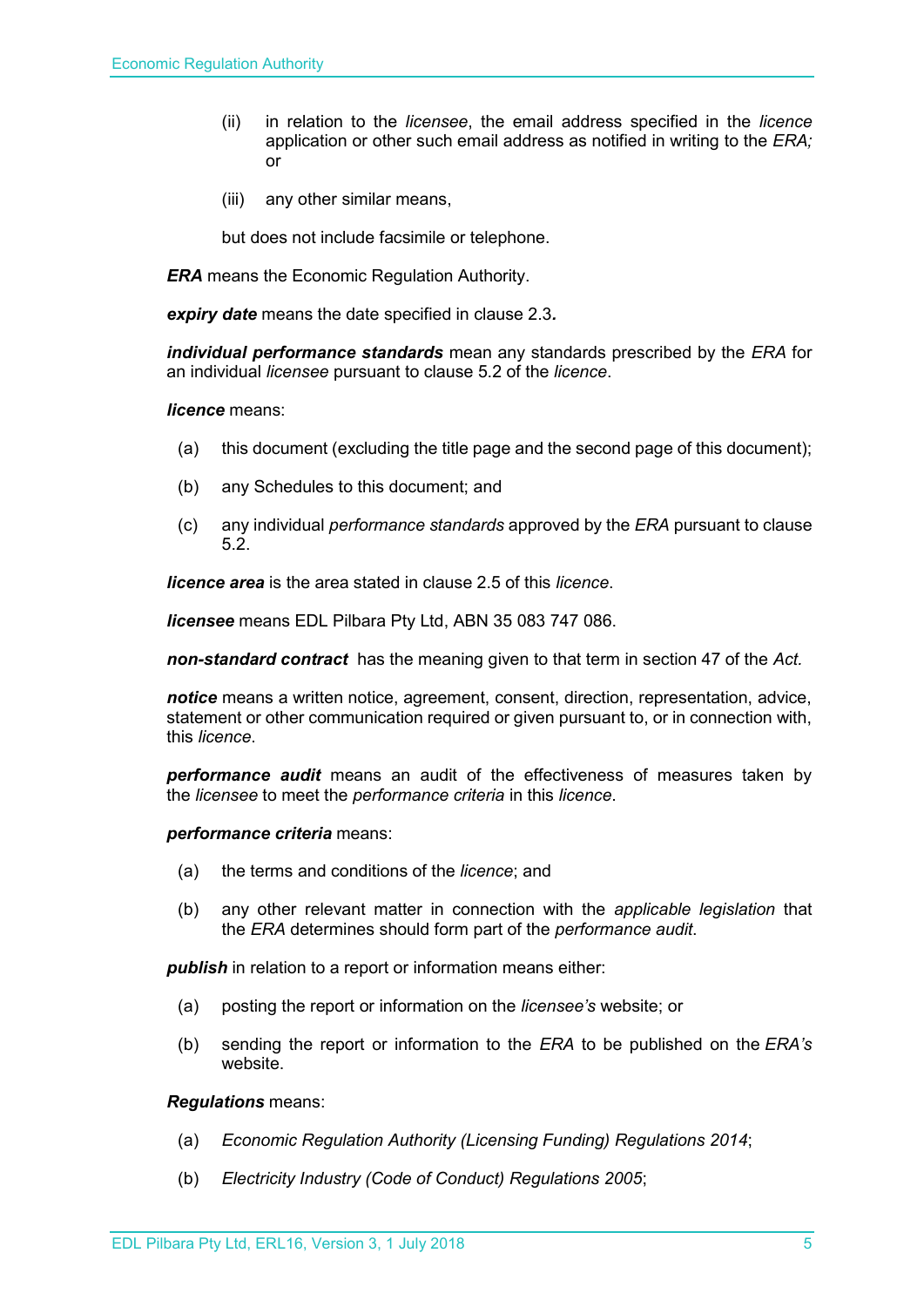- (c) *Electricity Industry (Customer Contracts) Regulations 2005*;
- (d) *Electricity Industry (Licence Conditions) Regulations 2005*;
- (e) Not Used
- (f) *Electricity Industry (Ombudsman Scheme) Regulations 2005.*

*related body corporate* has the meaning given to that term in section 50 of the *Corporations Act 2001 (Cwth)*.

*reviewable decision* means a decision by the *ERA* pursuant to:

- (a) clause 3.8.3;
- (b) Not Used
- (c) Not Used
- (d) clause 5.2.2;
- (e) clause 5.3.2; or
- (f) clause 5.3.4,

of this *licence*.

*small use customer* has the same meaning as the meaning given to "customer" in section 47 of the *Act*.

*standard form contract* has the meaning given to that term in section 47 of the *Act*.

*supplier of last resort* has the meaning given to that term in section 69(1) of the *Act*.

*supply* has the meaning given to that term in section 3 of the *Act*.

*transmission system* has the meaning given to that term in section 3 of the *Act*.

*version date* means the date on which the *licence* was last amended pursuant to clause 3.1 or clause 3.2.

# <span id="page-5-0"></span>**1.2 Interpretation**

1.2.1 A reference in this *licence* to any *applicable legislation* includes, unless the context otherwise requires, any statutory modification, amendment, replacement or re-enactment of that *applicable legislation.*

#### <span id="page-5-1"></span>**2. LICENCE AUTHORISATION**

### <span id="page-5-2"></span>**2.1 Activities authorised under this licence**

2.1.1 The *licensee* is granted a *licence* for the *licence area* to sell *electricity* to *customers,*  excluding *small use customers,* in accordance with the terms and conditions of this *licence.*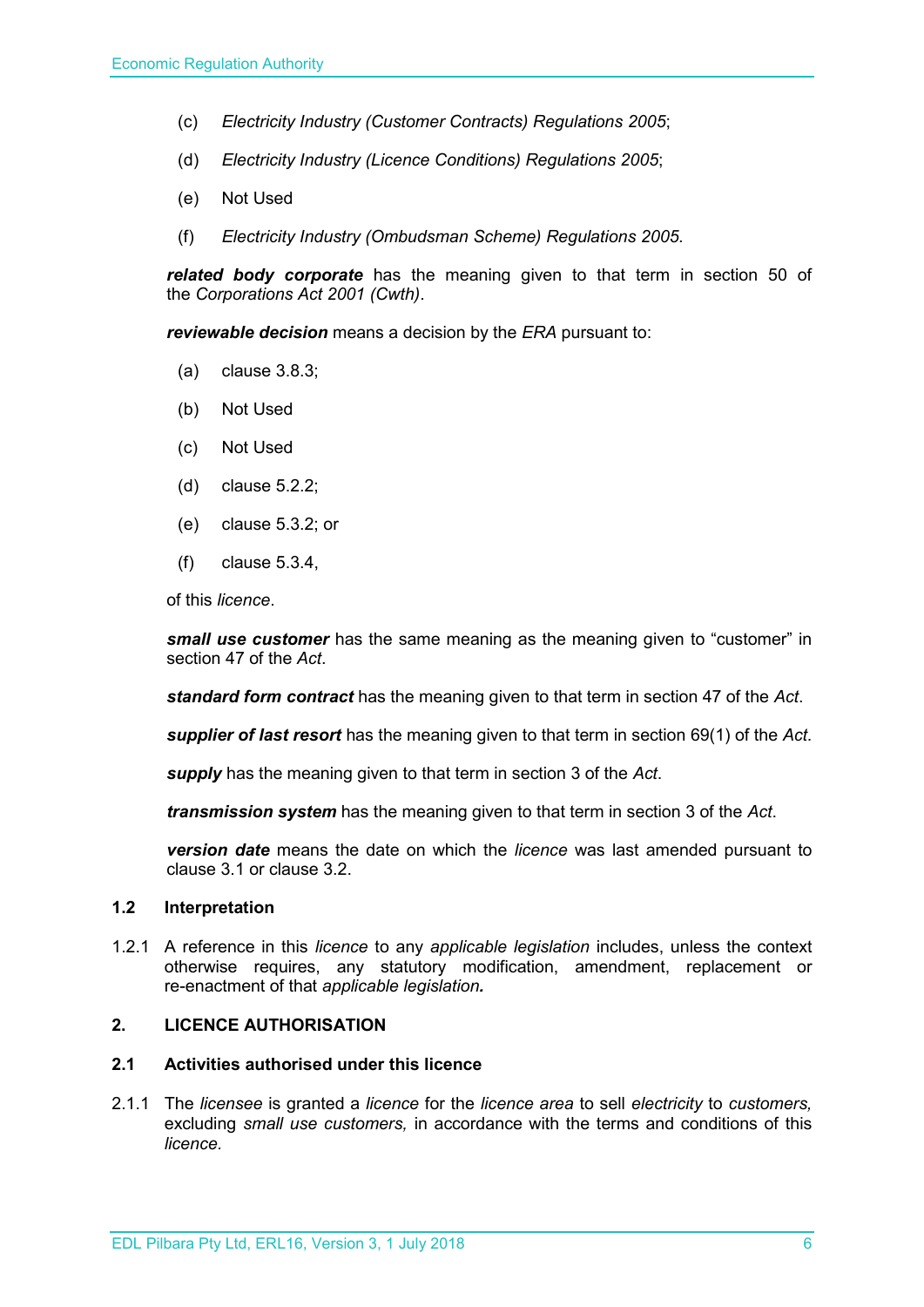# <span id="page-6-0"></span>**2.2 Commencement date**

- 2.2.1 27 August 2011
- <span id="page-6-1"></span>**2.3 Expiry date**
- 2.3.1 26 August 2026
- <span id="page-6-2"></span>**2.4 Term [Section 15 of the Act]**
- 2.4.1 This *licence* commences on the *commencement date* and continues until the earlier of:
	- (a) the cancellation of the *licence* pursuant to clause 3.5 of this *licence*;
	- (b) the surrender of the *licence* pursuant to clause 3.6 of this *licence*; or
	- (c) the *expiry date*.

#### <span id="page-6-3"></span>**2.5 Licence area**

2.5.1 The *licence area* is set out in plan(s):

ERA-EL-127

2.5.2 The *licence area* plan(s) is provided in Schedule 2.

# <span id="page-6-4"></span>**3. LICENCE ADMINISTRATION**

- <span id="page-6-5"></span>**3.1 Amendment of licence by the licensee [Section 21 of the Act]**
- 3.1.1 The *licensee* may apply to the *ERA* to amend the *licence* in accordance with the *Act.*

#### <span id="page-6-6"></span>**3.2 Amendment of licence by the ERA [Section 22 of the Act]**

- 3.2.1 Subject to any *applicable legislation*, the *ERA* may amend the *licence* at any time in accordance with this clause.
- 3.2.2 Before amending the *licence* under clause 3.2.1, the *ERA* must:
	- (a) provide the *licensee* with written *notice* of the proposed amendments under consideration by the *ERA*;
	- (b) allow 15 *business days* for the *licensee* to make submissions on the proposed amendments; and
	- (c) take into consideration those submissions.
- 3.2.3 This clause also applies to the substitution of the existing *licence*.
- 3.2.4 For avoidance of doubt, the *licensee* will not have to pay a fee for amendments under clause 3.2.1.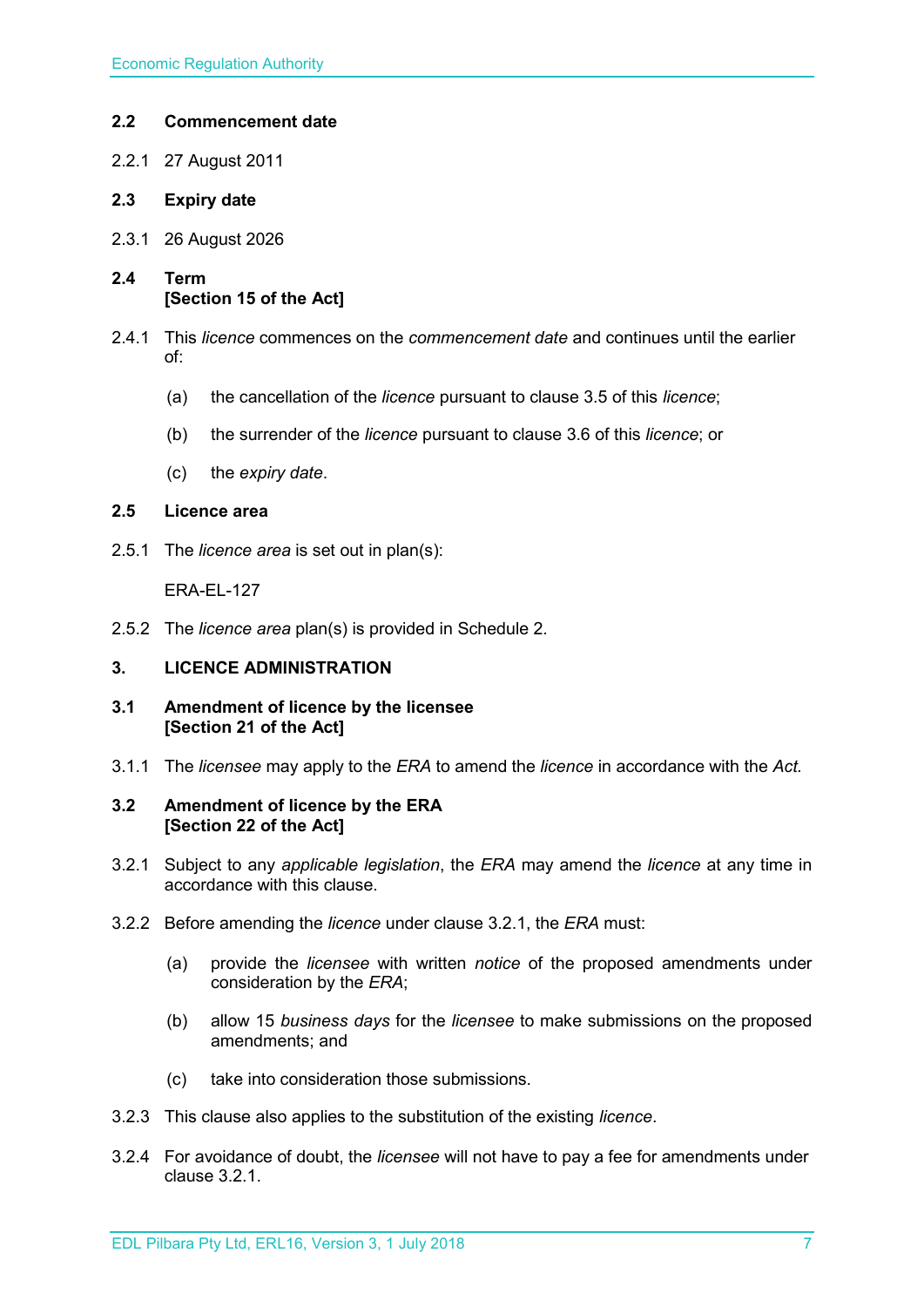# <span id="page-7-0"></span>**3.3 Transfer of licence [Section 18 of the Act]**

3.3.1 This *licence* may be transferred only in accordance with the *Act.*

#### <span id="page-7-1"></span>**3.4 Renewal of licence [Section 16 of the Act]**

3.4.1 This *licence* may be renewed only in accordance with the *Act*.

# <span id="page-7-2"></span>**3.5 Cancellation of licence [Section 35 of the Act]**

3.5.1 This *licence* may be cancelled only in accordance with the *Act*.

#### <span id="page-7-3"></span>**3.6 Surrender of licence [Schedule 1 of the Act]**

- 3.6.1 The *licensee* may only surrender the *licence* pursuant to this clause 3.6.
- 3.6.2 If the *licensee* intends to surrender the *licence* the *licensee* must, by *notice* in writing to the *ERA*:
	- (a) set out the date that the *licensee* wishes the surrender of the *licence* to be effective; and
	- (b) set out the reasons why the *licensee* wishes to surrender the *licence*, including the reasons why it would not be contrary to the public interest for the surrender of the *licence* to be effective on the date set out in the *notice*.
- 3.6.3 Upon receipt of the *notice* from the *licensee* pursuant to clause 3.6.2, the *ERA* will publish the *notice*.
- 3.6.4 Notwithstanding clause 3.6.2, the surrender of the *licence* will only take effect on the later of the day that:
	- (a) the *ERA* publishes a *notice* of the surrender in the Western Australian Government Gazette, such date to be at the discretion of the *ERA*; and
	- (b) the *licensee* hands back the *licence* to the *ERA*.
- 3.6.5 The *licensee* will not be entitled to a refund of any fees by the *ERA*.

# <span id="page-7-4"></span>**3.7 Notices**

- 3.7.1 Unless otherwise specified, all *notices* must be in writing.
- 3.7.2 A *notice* will be regarded as having been sent and received:
	- (a) when delivered in person to the addressee; or
	- (b) three *business days* after the date of posting if the *notice* is posted in Western Australia; or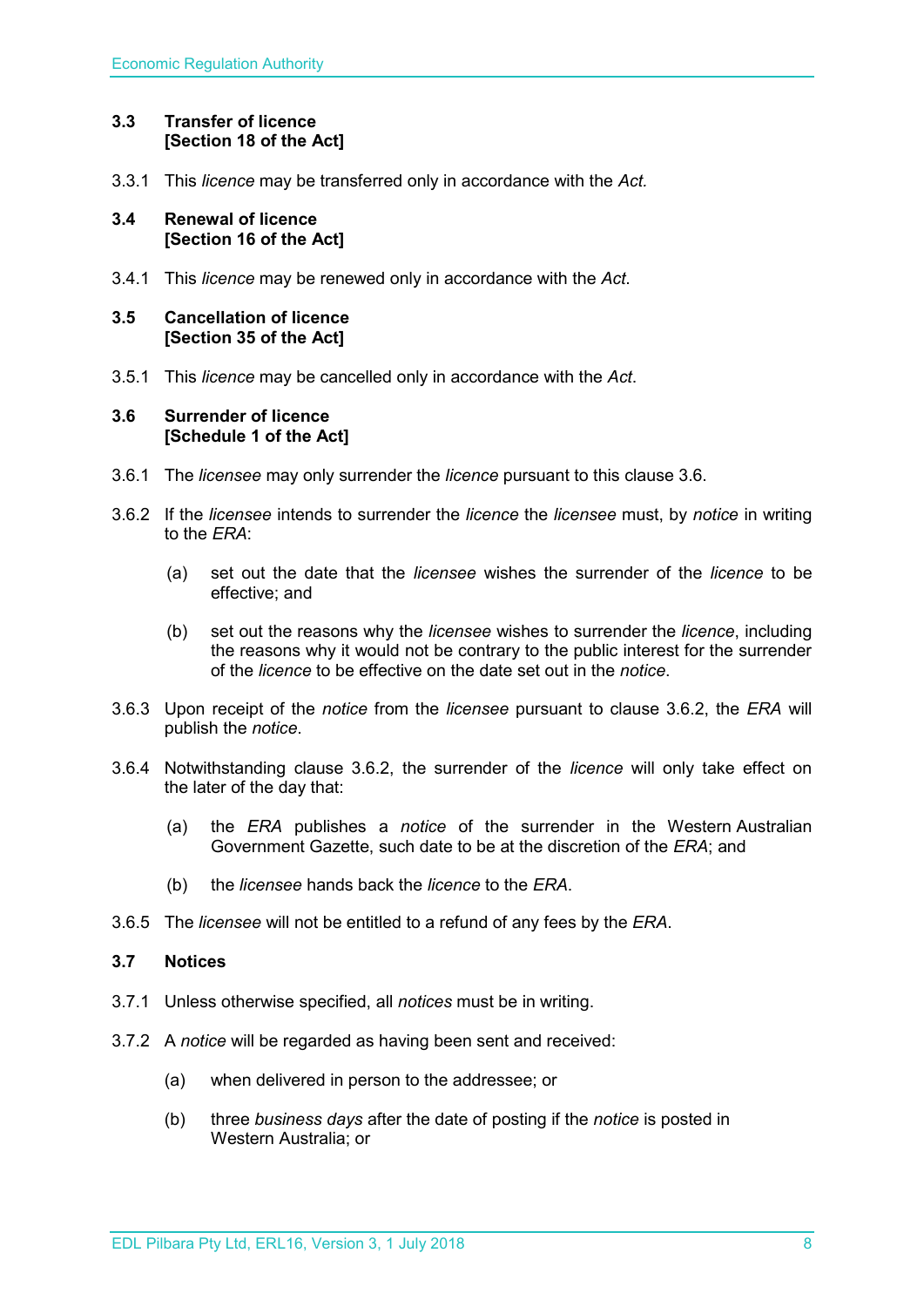- (c) five *business days* after the date of posting if the *notice* is posted outside Western Australia; or
- (d) if sent by facsimile when, according to the sender's transmission report, the *notice* has been successfully received by the addressee; or
- (e) if sent by *electronic means* when, according to the sender's electronic record, the *notice* has been successfully sent to the addressee.

# <span id="page-8-0"></span>**3.8 Publishing information**

- 3.8.1 The *ERA* may direct the *licensee* to *publish*, within a specified timeframe, any information it considers relevant in connection with the *licensee* or the performance by the *licensee* of its obligations under this *licence*.
- 3.8.2 Subject to clause 3.8.3, the *licensee* must *publish* the information referred to in clause 3.8.1.
- 3.8.3 If the *licensee* considers that the information is confidential it must:
	- (a) immediately notify the *ERA*; and
	- (b) seek a review of the *ERA's* decision in accordance with clause 3.9.
- 3.8.4 Once it has reviewed the decision, the *ERA* will direct the *licensee* in accordance with the review to:
	- (a) *publish* the information;
	- (b) *publish* the information with the confidential information removed or modified; or
	- (c) not *publish* the information.

#### <span id="page-8-1"></span>**3.9 Review of the ERA's decisions**

- 3.9.1 The *licensee* may seek a review of a *reviewable decision* by the *ERA* pursuant to this *licence* in accordance with the following procedure:
	- (a) the *licensee* shall make a submission on the subject of the *reviewable decision* within 10 *business days* (or other period as approved by the *ERA*) of the decision; and
	- (b) the *ERA* will consider the submission and provide the *licensee* with a written response within 20 *business days*.
- 3.9.2 For avoidance of doubt, this clause does not apply to a decision of the *ERA* pursuant to the *Act*, nor does it restrict the *licensee's* right to have a decision of the *ERA* reviewed in accordance with the *Act*.

# <span id="page-8-2"></span>**4. GENERAL LICENCE OBLIGATIONS**

#### <span id="page-8-3"></span>**4.1 Compliance with applicable legislation**

4.1.1 Subject to any modifications or exemptions granted pursuant to the *Act*, the *licensee* must comply with any *applicable legislation*.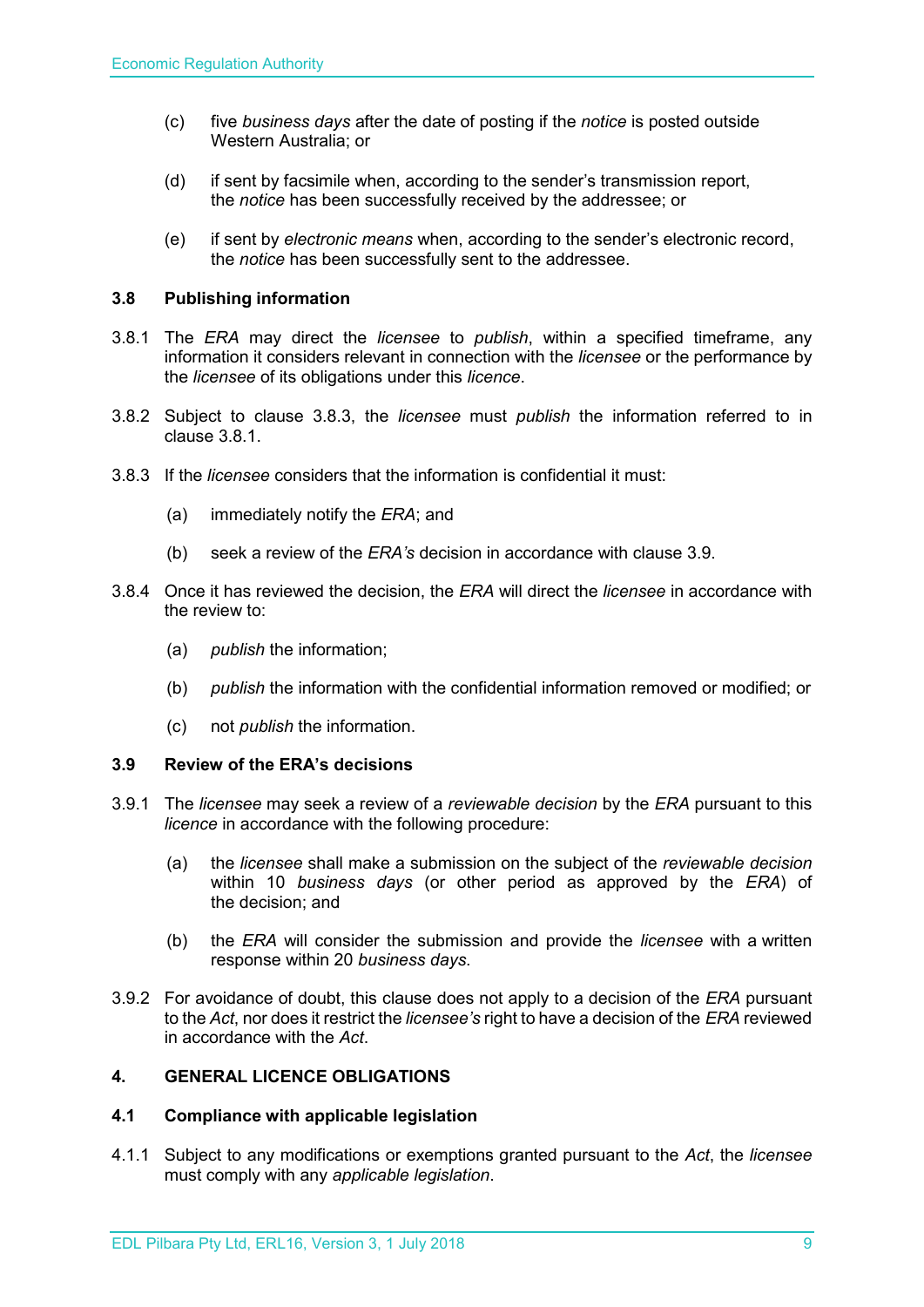# <span id="page-9-0"></span>**4.2 Fees**

4.2.1 The *licensee* must pay the applicable fees and charges in accordance with the *Regulations*.

#### <span id="page-9-1"></span>**4.3 Accounting records [Schedule 1 of the Act]**

4.3.1 The *licensee* and any *related body corporate* must maintain accounting records that comply with standards issued by the Australian Accounting Standards Board or equivalent International Accounting Standards.

#### <span id="page-9-2"></span>**4.4 Reporting a change in circumstances**

- 4.4.1 The *licensee* must report to the *ERA*:
	- (a) if the *licensee* is under external administration as defined by the *Corporations Act 2001 (Cwth)* within 2 *business days* of such external administration occurring; or
	- (b) if the *licensee*:
		- (i) experiences a change in the *licensee's* corporate, financial or technical circumstances upon which this *licence* was granted; and
		- (ii) the change may materially affect the *licensee's* ability to perform its obligations under this *licence*,

within 10 *business days* of the change occurring; or

- (c) if the:
	- (i) *licensee's* name;
	- (ii) *licensee's* ABN; or
	- (iii) *licensee's* address,

changes, within 10 *business days* of the change occurring.

#### <span id="page-9-3"></span>**4.5 Provision of information [Schedule 1 of the Act]**

4.5.1 The *licensee* must provide to the *ERA,* in the manner and form described by the *ERA, specified* information on any matter relevant to the operation or enforcement of the *licence*, the operation of the licensing scheme provided for in Part 2 of the *Act*, or the performance of the *ERA's* functions under that Part.

# <span id="page-9-4"></span>**5. AUDITS AND PERFORMANCE REPORTING OBLIGATIONS**

#### <span id="page-9-5"></span>**5.1 Asset management system [Section 14 of the Act]**

Not Used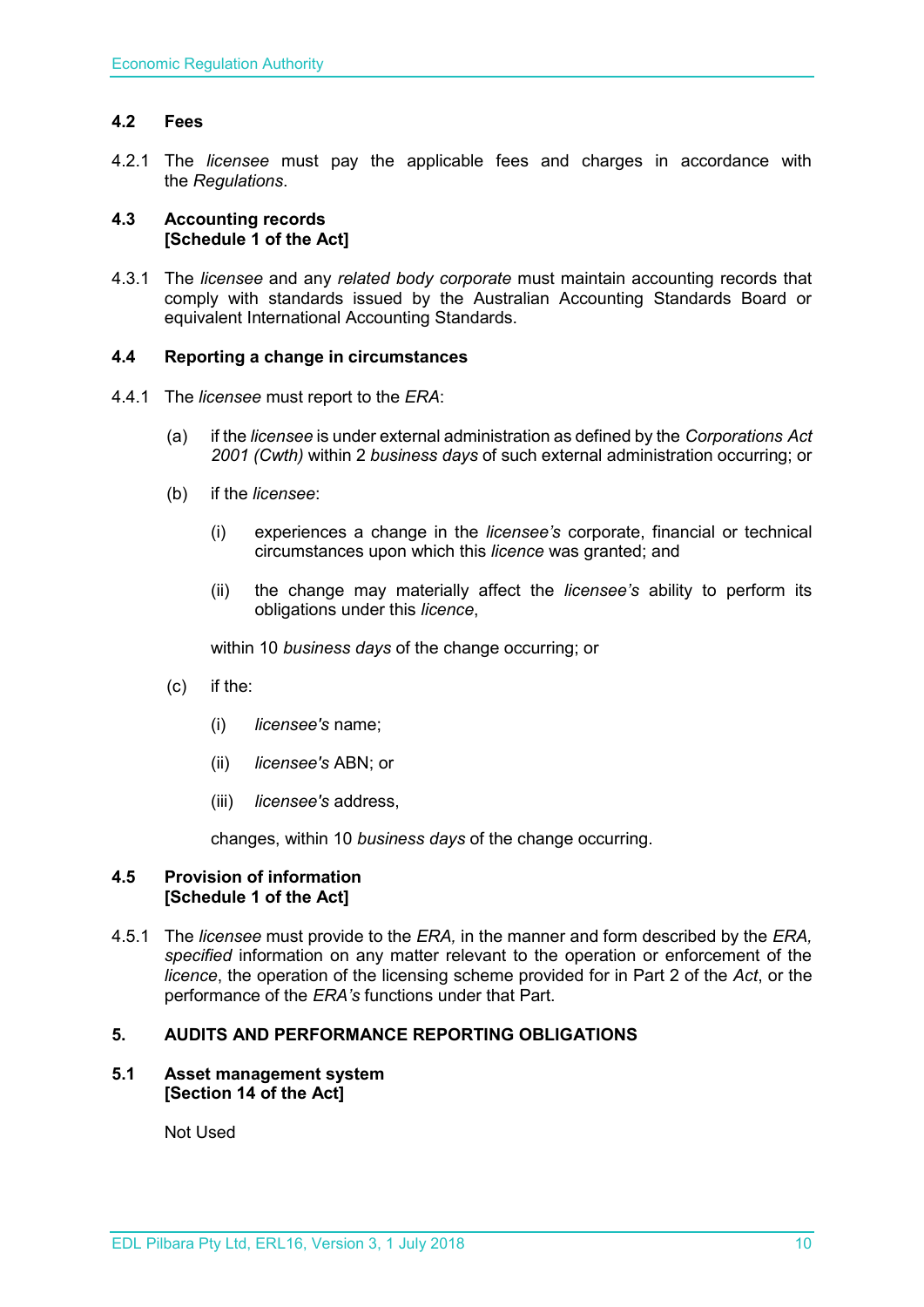# <span id="page-10-0"></span>**5.2 Individual performance standards**

- 5.2.1 Performance standards are contained in *applicable legislation*.
- 5.2.2 The *ERA* may prescribe *individual performance standards* applying to the *licensee* in respect of the *licensee's* obligations under this *licence* or the *applicable legislation*.
- 5.2.3 Before approving any *individual performance standards* under this clause, the *ERA* will:
	- (a) provide the *licensee* with a copy of the proposed *individual performance standards*;
	- (b) allow 15 *business days* for the *licensee* to make submissions on the proposed *individual performance standards*; and
	- (c) take into consideration those submissions.
- 5.2.4 Once approved by the *ERA*, the *individual performance standards* are included as additional terms and conditions to this *licence*.

#### <span id="page-10-1"></span>**5.3 Performance audit [Section 13 of the Act]**

- 5.3.1 The *licensee* must, unless otherwise notified in writing by the *ERA*, provide the *ERA* with a *performance audit* within 24 months after the *commencement date*, and every 24 months thereafter.
- 5.3.2 The *licensee* must comply, and must require the *licensee's* auditor to comply, with the *ERA's* standard audit guidelines.
- 5.3.3 The *licensee* may seek a review of any of the requirements of the *ERA*'s standard audit guidelines in accordance with clause 3.9.
- 5.3.4 The *performance audit* must be conducted by an independent auditor approved by the *ERA*. If the *licensee* fails to nominate an auditor within one month of the date that the *performance audit* was due, or the auditor nominated by the *licensee* is rejected on two successive occasions by the *ERA*, the *ERA* may choose an independent auditor to conduct the *performance audit*.

#### <span id="page-10-2"></span>**6. CUSTOMERS**

<span id="page-10-3"></span>**6.1 Approved Scheme [Section 101 of the Act]**

Not Used

<span id="page-10-4"></span>**6.2 Determination of Default Supplier** 

Not Used

#### <span id="page-10-5"></span>**6.3 Marketers**

Not Used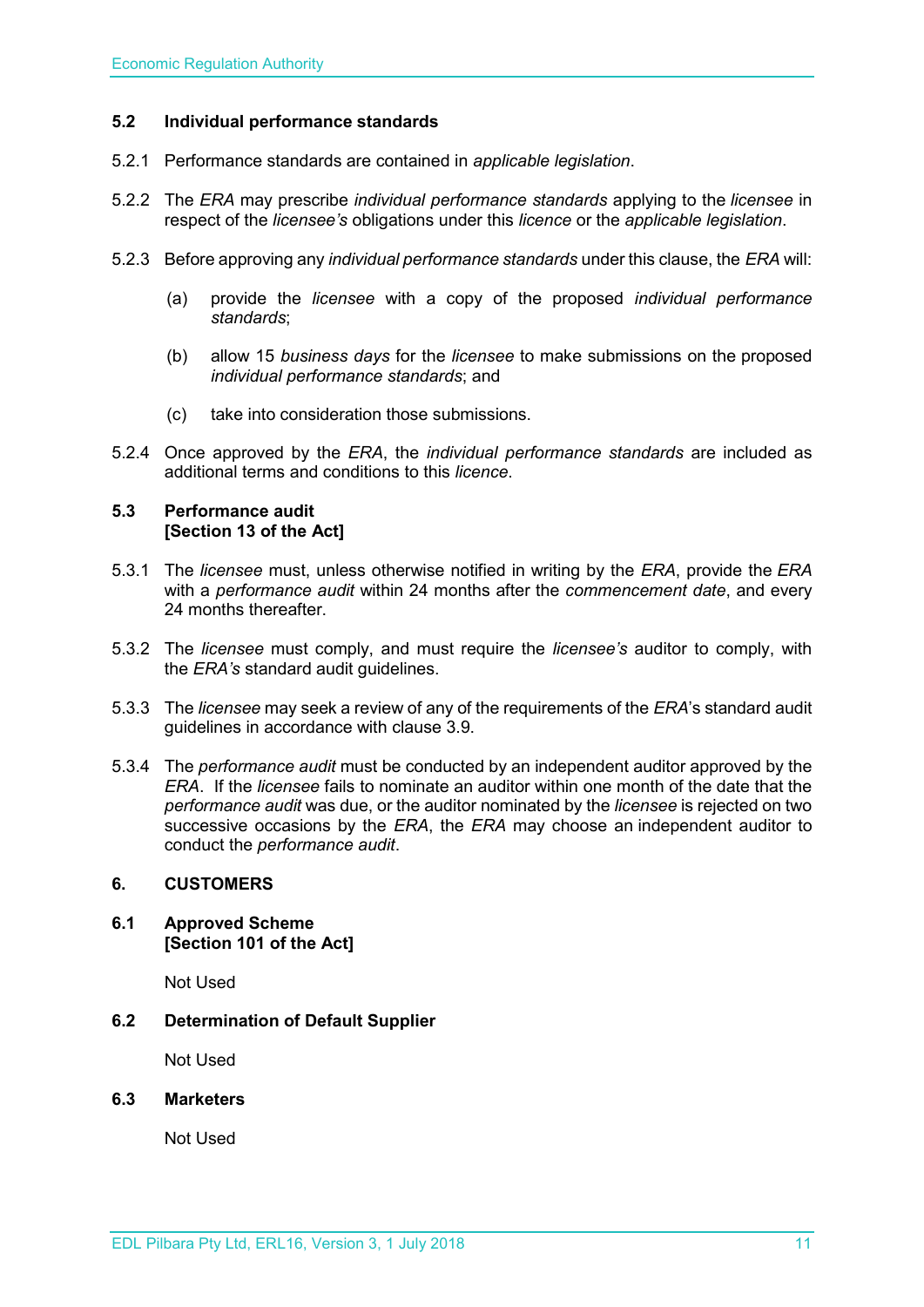# <span id="page-11-0"></span>**6.4 Customer Contracts [Section 54 of the Act]**

Not Used

# <span id="page-11-1"></span>**6.5 Amending the Standard Form Contract [Section 52 of the Act]**

Not Used

# <span id="page-11-2"></span>**6.6 Directions by the ERA to amend Standard Form Contract [Section 53 of the Act]**

Not Used

# <span id="page-11-3"></span>**6.7 Supplier of Last Resort [Section 76 of the Act]**

6.7.1 If the *licensee* is designated a *supplier of last resort* under the *Act,* the *licensee* must perform the functions of the *supplier of last resort.* 

# <span id="page-11-4"></span>**6.8 Notification of Default Supply**

Not Used

# <span id="page-11-5"></span>**6.9 Priority Restoration Register**

Not Used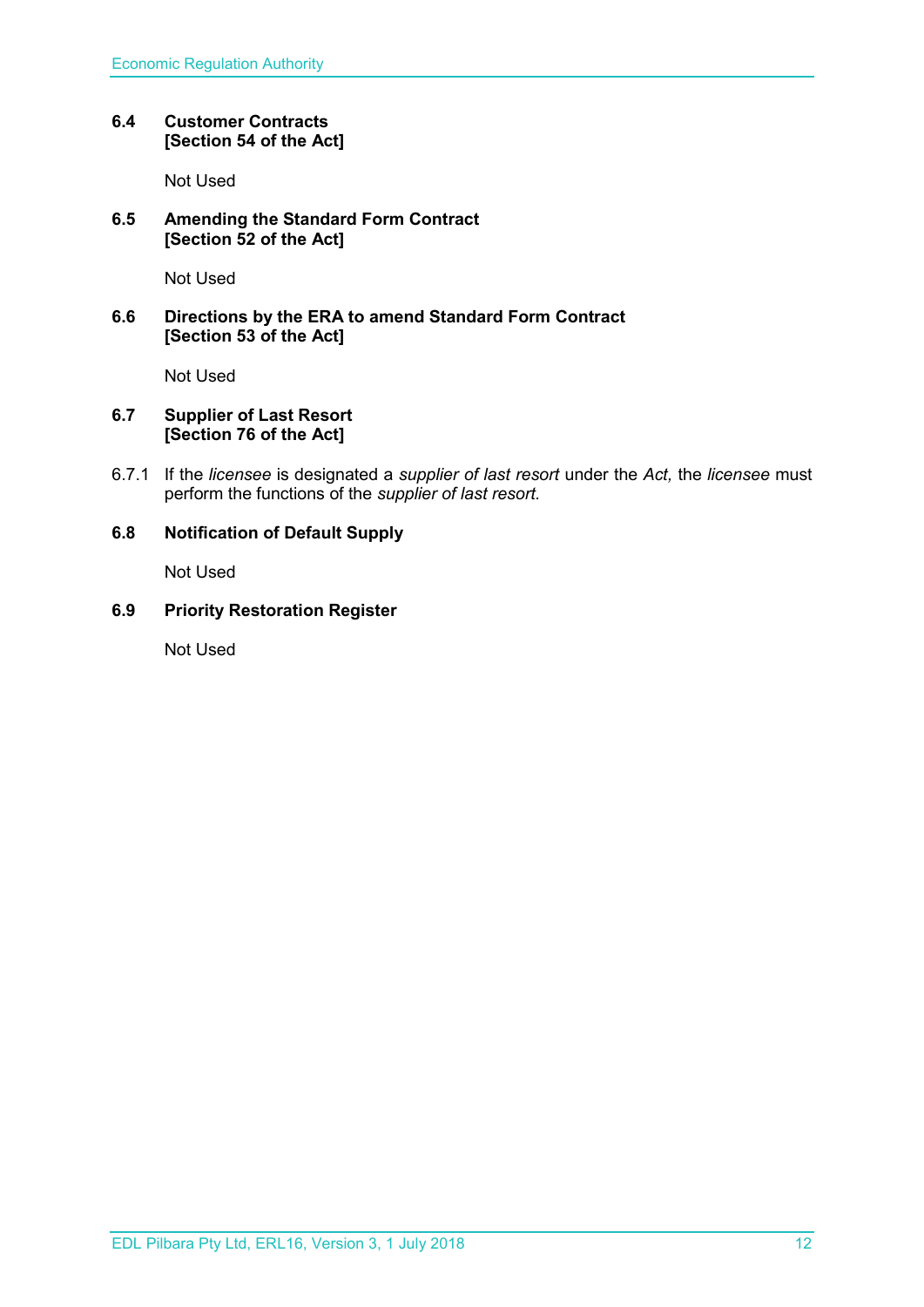# <span id="page-12-0"></span>**Schedule 1 – Additional Licence Clauses**

# **1. Compliance with the Electricity (Customer Transfer) Code 2016**

- 1.1 Despite clause 4.1 of the *licence*, the *licensee* is not required to comply with the *Electricity Industry (Customer Transfer) Code 2016* as long as the *licensee* is the only retailer selling *electricity* transported through the *distribution system* or *transmission system* (as the case may be).
- 1.2 The *licensee* must notify the *ERA* within 10 business days of the *licensee* becoming aware that there is more than one retailer selling *electricity* transported through the *distribution system* or *transmission system* that is also being used by the *licensee*.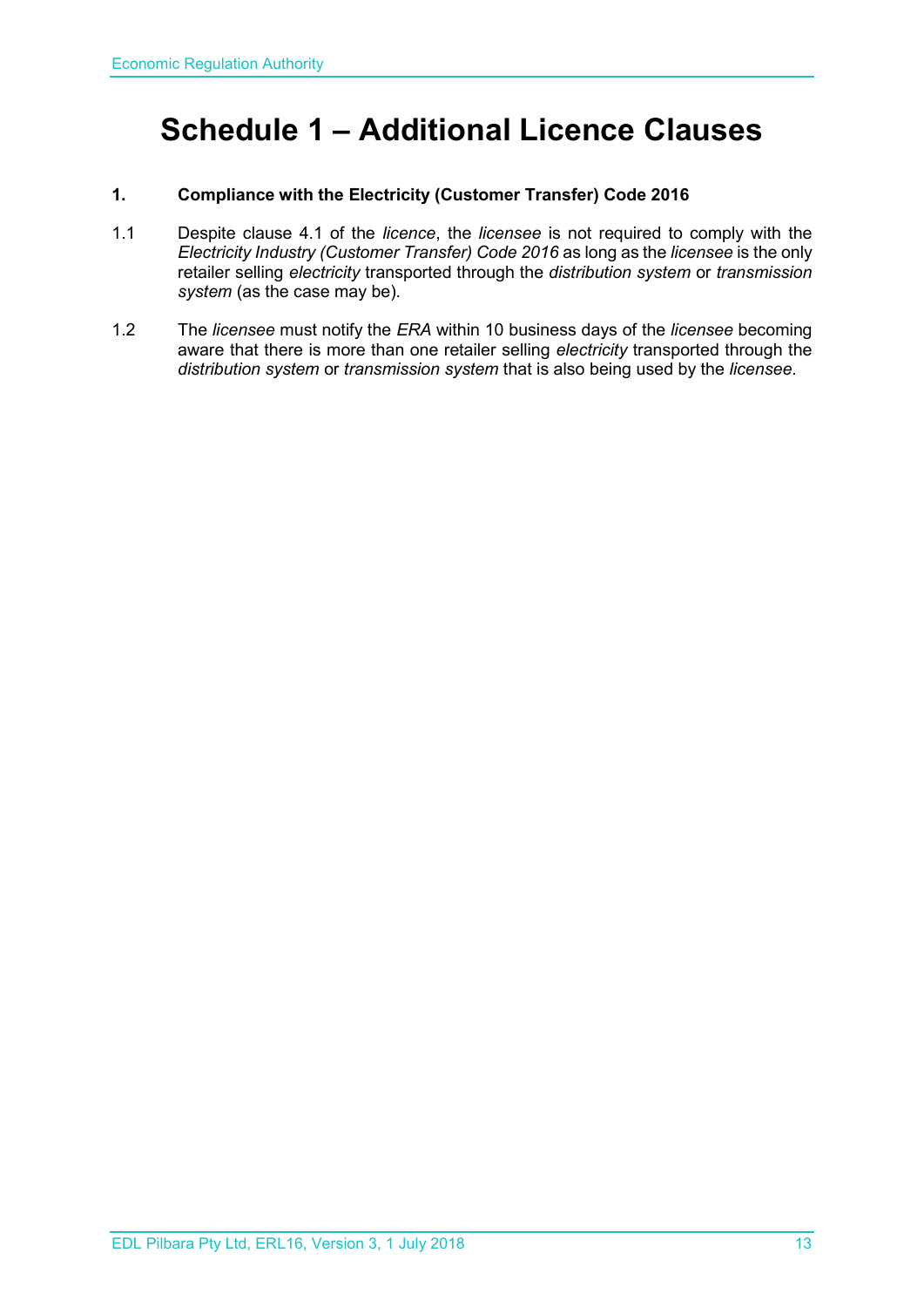# <span id="page-13-0"></span>**Schedule 2 – Licence Area Plans**